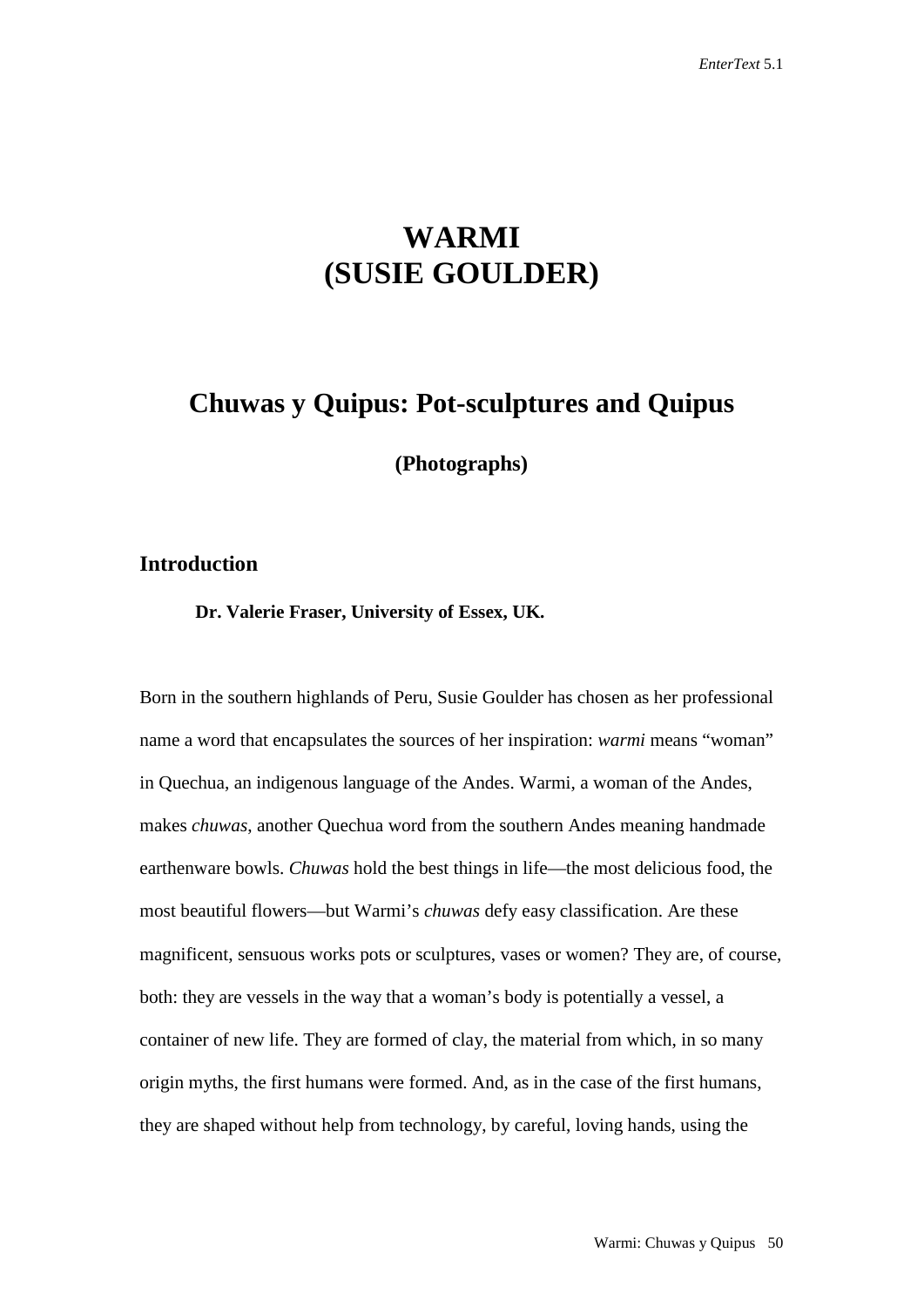*EnterText* 5.1

traditional Andean technique of coiling. Warmi's sensitive fingers create *chuwas* out of memories, and as containers of memory.

Warmi's women are drawn from Andean history: Micaela Bastidas, the eighteenth-century revolutionary who was horribly murdered by the authorities for her role in the rebellion of 1780, led by her husband Tupac Amaru; and from literature: Doña Felipa, the charismatic ringleader of the uprising of the *chicheras\**  against corruption and injustice in José María Arguedas' novel *Rios Profundos*  (1956). And they are drawn from mythology, above all from Pachamama, the supreme earth-mother figure of the Andes: Pachamama, the land and the landscape, mother of the fruits of the earth, whose offspring include maize and potatoes, precious metals and clay. These children are created and nourished by Pachamama in the same way that a baby grows in the womb, is born and suckles from its mother. They owe their lives to her, and we in turn—our modern society and the world's multinational corporations—feed off her children. Pachamama also personifies the Andean women of today, who continue to be exploited by forces beyond their control. Warmi's clay figures embody ideas of motherhood, fecundity and continuity; strength, security and stoicism.

In the Andes the two outstanding art forms are pottery and textiles, both fundamental to human evolution: pots to cook and preserve food, to carry water, and to protect the bones of one's ancestors; textiles to clothe and protect the body, to carry a baby or bring in the harvest, and to dress the dead. Both have very ancient roots in the Andean region (pottery dates back about 3,500 years, weaving is perhaps 1,000 years older) and have always been used as important bearers of meaning. A new departure for Warmi is to link these arts through her exploration of a pre-Columbian tradition closely related to weaving: that of the *quipu.* Recent research into this Inca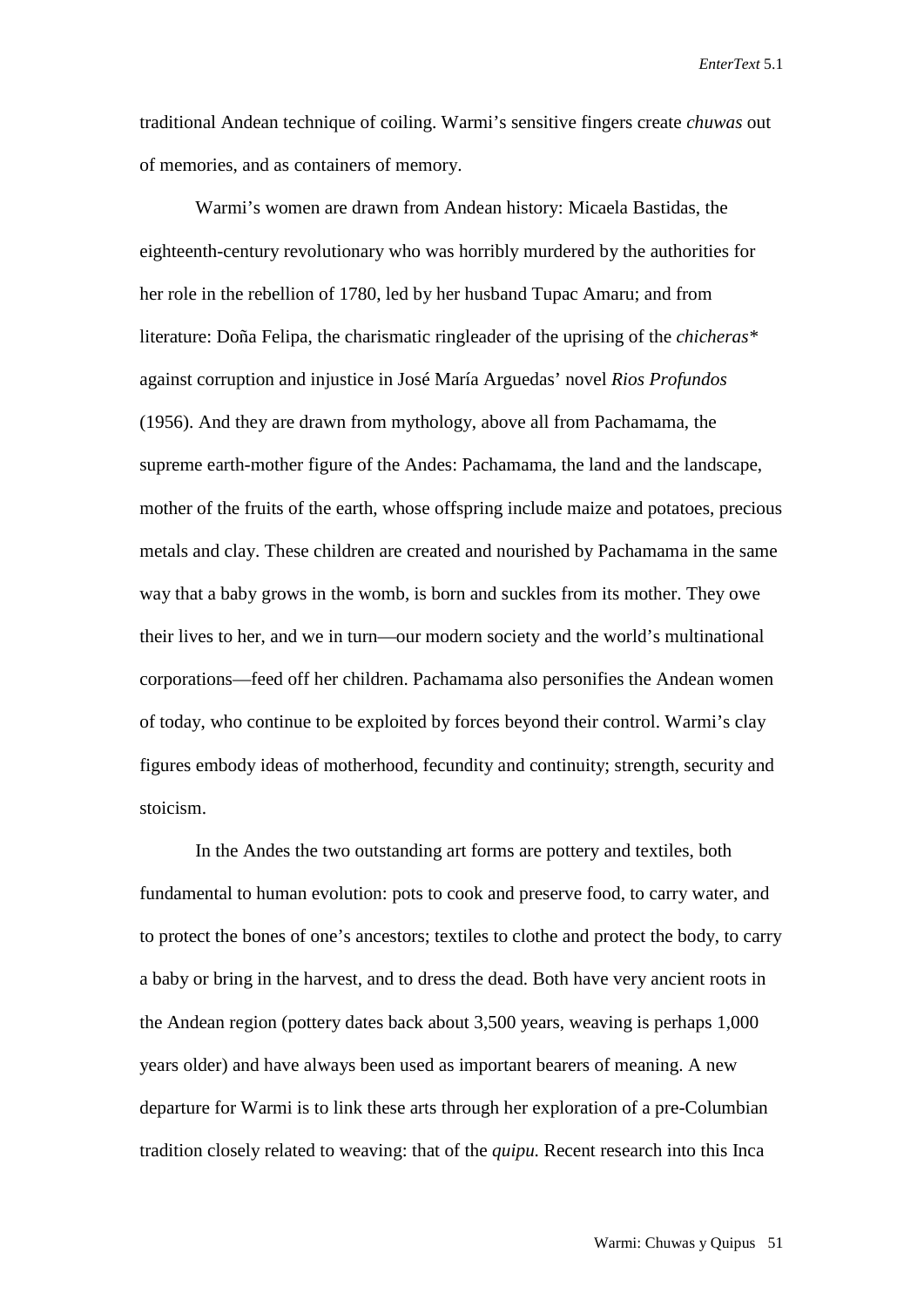system of record-keeping using knotted threads confirms that the *quipu* was a highly complex and sophisticated method of encoding information of a textual as well as numerical kind.\*\* *Quipus* are, in effect, texts, but Warmi suggestively uses her modern versions as textiles, to clothe her figures in a way that alludes to the histories they embody, to the many stories told about the courage and creativity of the women of the Andes.

Traditionally Andean peoples have looked to the past to guide them into the future: the beliefs and actions of the ancestors can point the way forward. Warmi's work provides a similar bridge between past and future: it draws on the past—in terms of material and technique, form and content—but it does so in order to shine a light into the future, to demonstrate ways in which ancient knowledge can still illuminate the road ahead.

<sup>\*</sup> *Chicheras:* sellers of *chica,* a beer made from fermented maize.

The variables in the construction of a *quipu* include the raw material (llama or alpaca wool or cotton), colour, direction in which the thread is spun and plied, and the position and type of knot employed.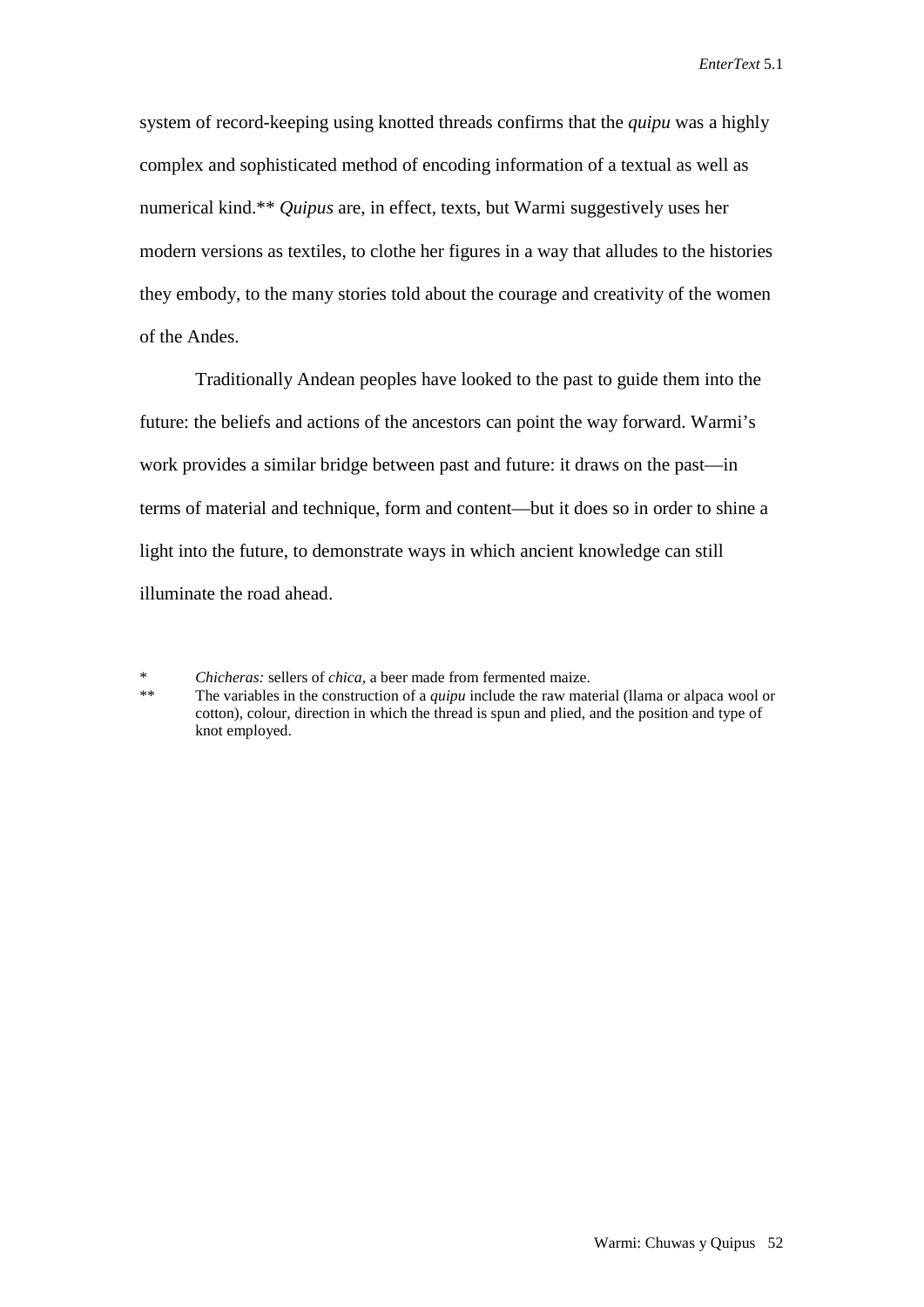### **Warmi's Pot-Sculptures**



The pot-sculptures illustrated below and other works will be exhibited at

The Gallery, Chelsea Old Town Hall, King's Road, London SW3 5EZ, UK

from 20-25 March 2006.

Sponsors: Instituto Vida, the Embassy of Peru, and the University of Essex Collection of Latin American Art (the only public research collection in Europe dedicated to Latin American Art).



#### **Mama Kuna**: The Mothers (2004)

Qala Pachamama (Naked Earth-Mother); Qala Felipa Mama (Naked Mother Felipa); Qala Micaela Mama (Naked Mother Micaela) Fig. 1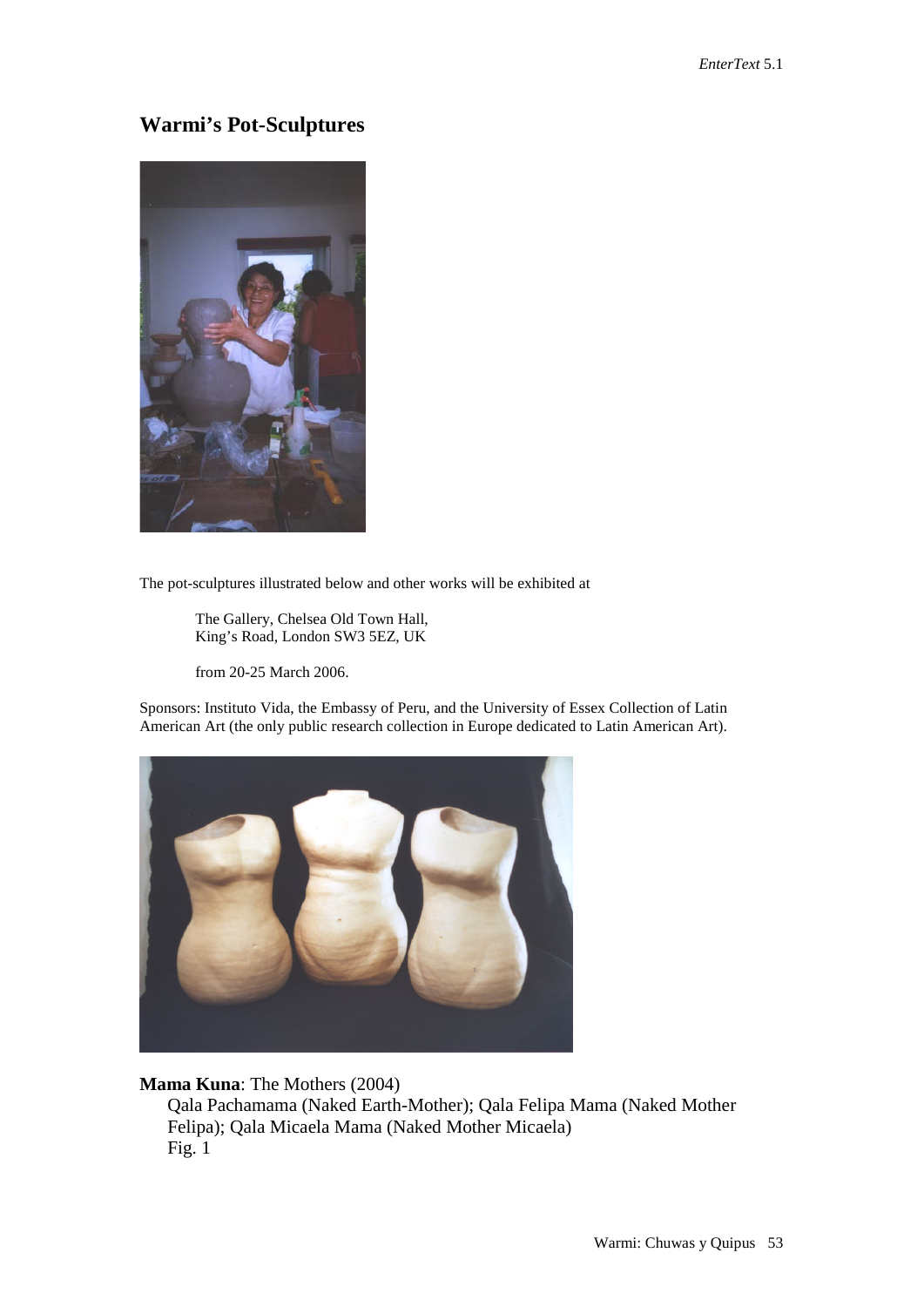





**Pachamama Millay Wawa**: Earth-Mother with Naughty Child (2005) Figs. 2,3,4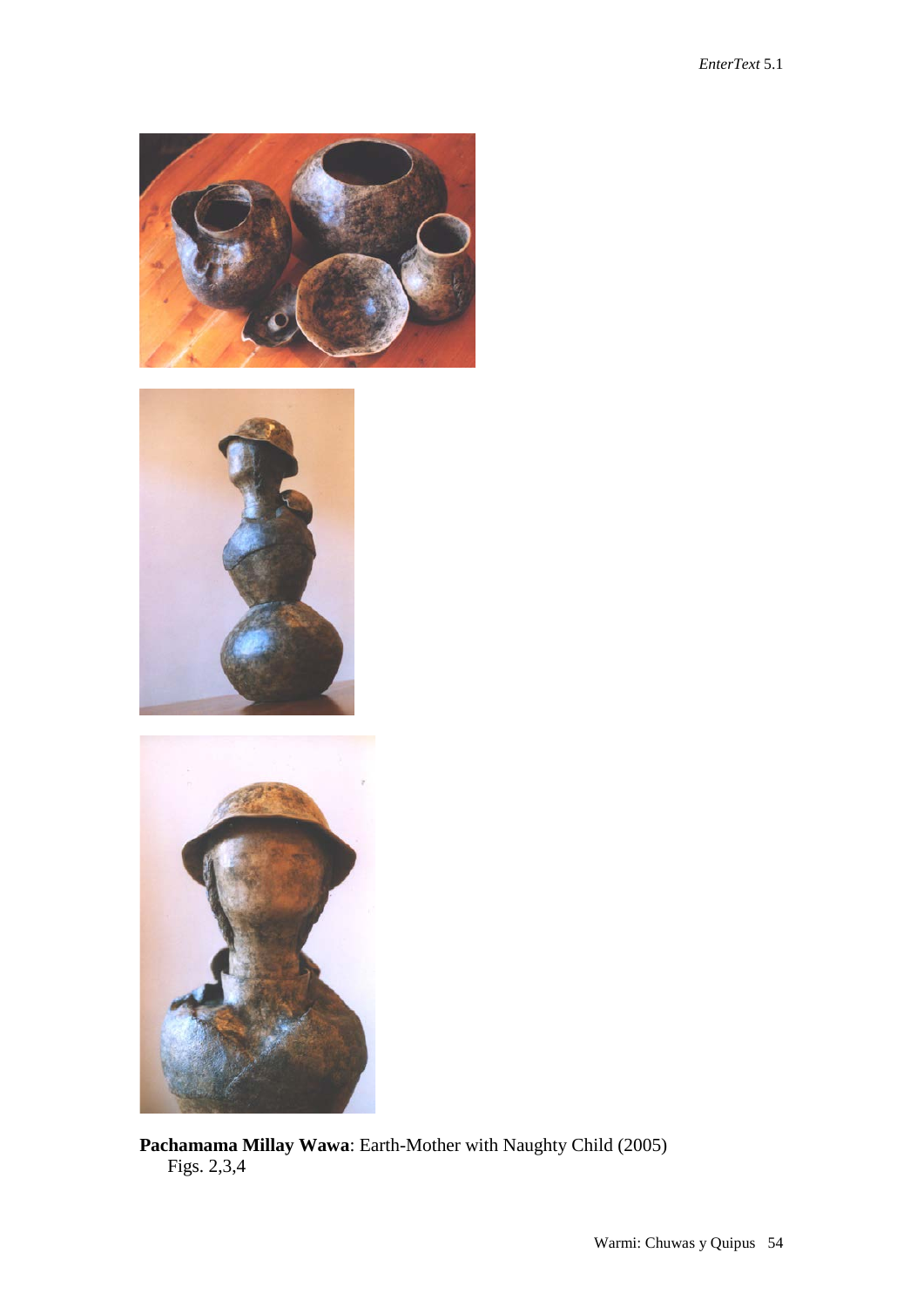

**Unquq Warmi**: Pregnant (also Fed up or Fat) Woman (2004) Figs. 5,6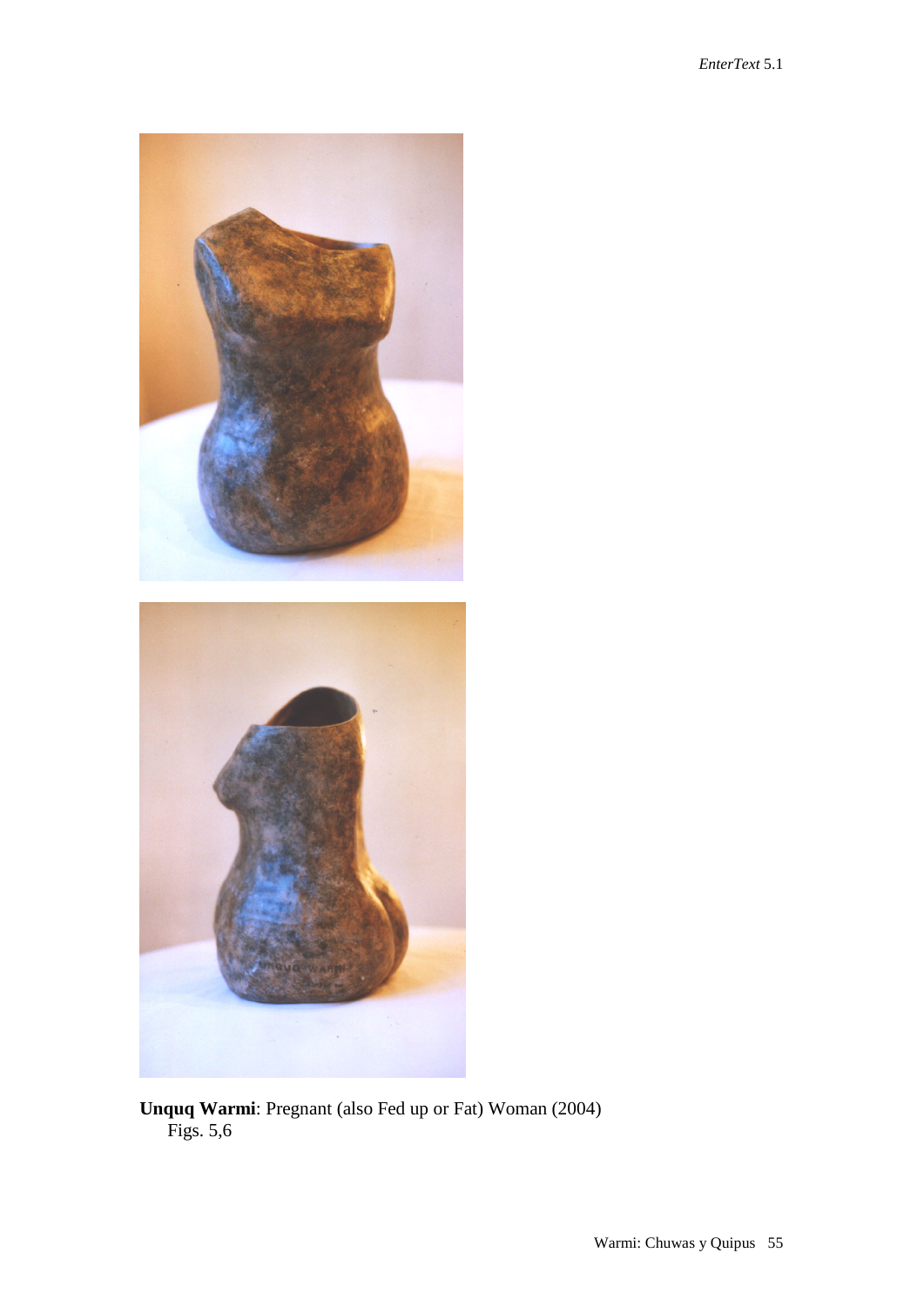

**Quipus Warmi**: Quipu Woman/Woman with Plaits (2004) Figs. 7,8,9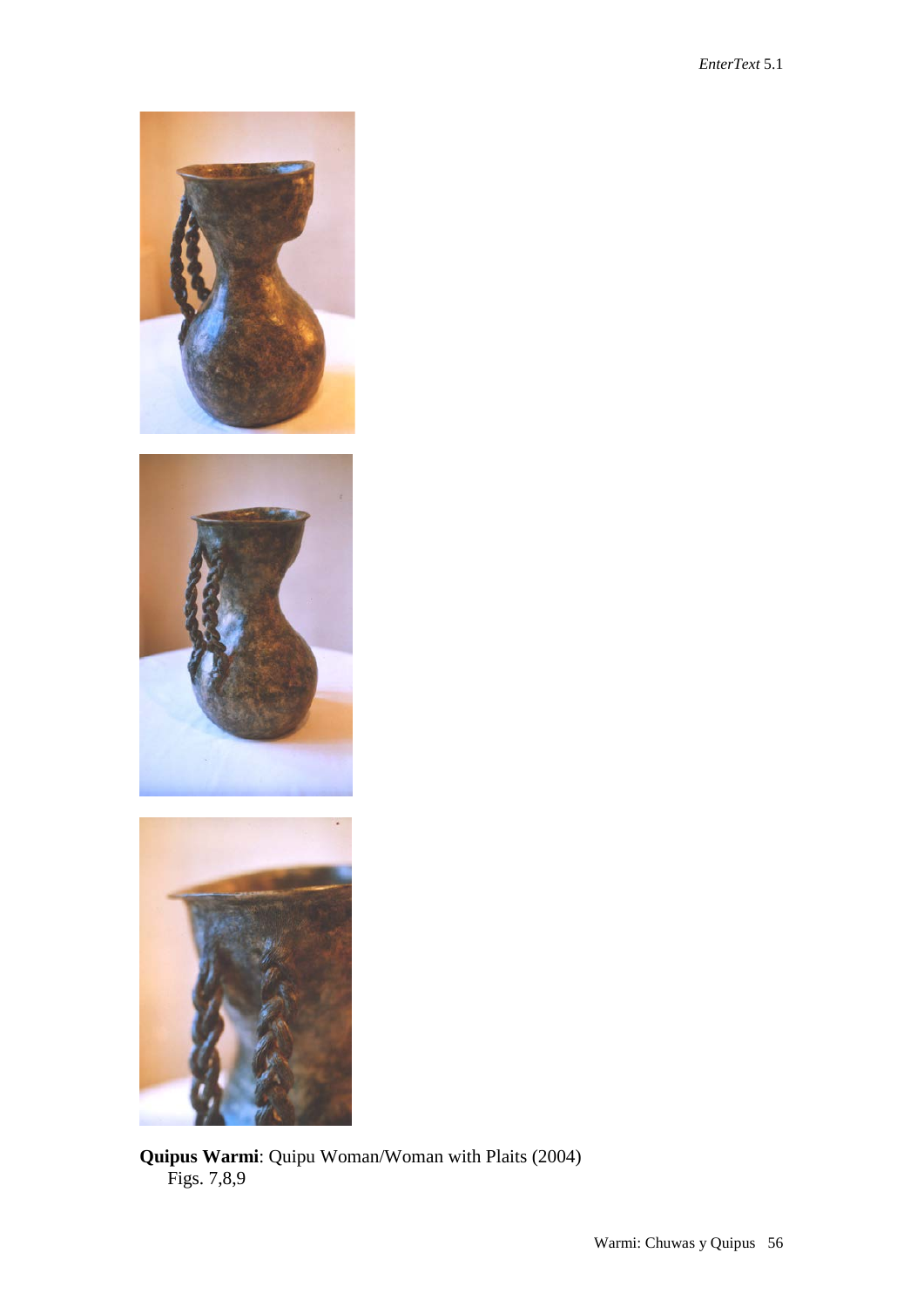

**P'uynu**: Aryballu/Waterpot (2005) Fig. 10